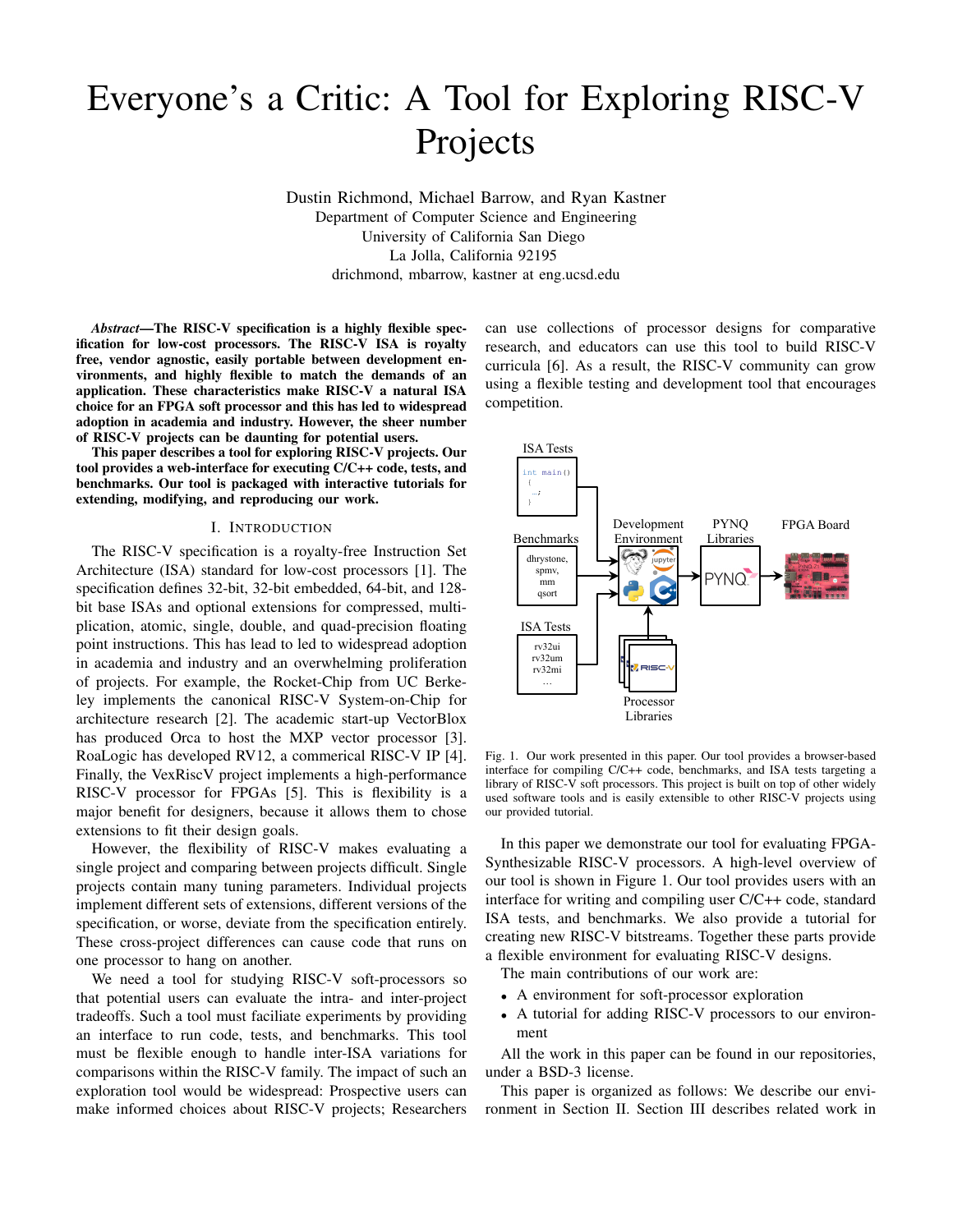```
Running RISC-V Code
          The following cells demonstrate the use of our RISC-V Magic for C/C++ code. Running the first cell produces an add
          RISCVProgram object in the IPython Namespace. To run this program, simply call the run () method.
In [1]: ** riscy mem reset add
          \begin{minipage}{.4\linewidth} int add(int op_a, int op_b) \end{minipage} \label{eq:intadd}return (op_a + op_b);\lambdaint \text{main}()int a = 21, b = 21;
               return add(a, b);\overline{\mathbf{r}}Out[1]: Compilation of program add SUCCEEDED
In [2]: ret = add.run(1)if ret != 42:
               raise RuntimeError("Add (C) test did not pass!")
          else:
               print("Test Passed!")
Out[2]: Test Passed!
```
Fig. 2. Our browser-based development environment for compiling C/C++ code to RISC-V processors. The first Jupyter Notebook cell demonstrates compilation, and the second cell demonstrates code execution.

browser-based IDEs and soft-processor research. We conclude in Section IV.

II. A RISC-V SOFT-PROCESSOR EXPLORATION TOOL

Choosing a RISC-V core from the growing list of projects in daunting. The RISC-V specification is highly flexible and lends itself to highly-parameterized projects. Projects implement different versions of the specification, different sets of ISA extensions, or deviate from the base specification. RISC-V projects are also written in many hardware development languages. What users need is a tool for evaluating RISC-V projects that allows them to explore the available RISC-V projects with minimal committment.

An ideal tool for RISC-V exploration has several components: It should provide an interface for writing, compiling, and uploading code to a processor much like Arduino or mbed [7] environments. This tool should include standard benchmarks and ISA tests. This tool should be flexible to handle inter-project variations. It should be able to handle a variety of hardware interface standards (AXI, Avalon, BRAM, and Wishbone). Such a tool would help users navigate the overwhelming buffet of RISC-V projects available.

Figure 1 shows the tool we have developed for RISC-V exploration that meets many of these requierments. All of our work is built on top of PYNQ. PYNQ is a collection of Python libraries for ZYNQ All-Programmable Systems on Chip (APSoCs). We use PYNQ libraries to upload RISC-V bitstreams into the PL, load and compiled binaries into the RISC-V memory, and distribute our tutorial describing how to extend our work with further projects. PYNQ boards come pre-installed with a Jupyter Notebooks server and we use this to provide a broswer-based interface for development.

The components of our work are descibed in the next subsections. Section II-A describes our our tool for writing,

compiling, and running user code, tests, and benchmarks from a web browser. Section II-C describes our interactive tutorial for adding RISC-V projects to our library.

### *A. Development Environment*

Modern embedded IDEs like Arduino and mbed [7] provide the ability to write, upload, and run code from a single interface. This provides a unified interface for compiling and running user code. However, these IDEs target well-defined ISAs, and the RISC-V ISA is highly flexible with many extensions and projects that implement variations.

Our tool allows users to build and run C/C++ code on RISC-V processors, and extends the abilities of the IDEs above by providing benchmarks and ISA tests. These features are described below.

*1) Broswer-Based IDE:* Our browser-based Integrated Development Environment (IDE) is built on top of Jupyter Notebooks as shown in Figure 2. Our work is based on the work in [8]. Jupyter Notebooks are interactive webpages that provide a text-formatting and coding environments in the form of cells. In PYNQ, Jupyter Notebooks are used to deliver documented examples demonstrating PYNQ APIs and peripherals.

Jupyter Notebooks are built on top of the IPython Interpreter. IPython runs Python code from notebook cells. IPython also provides *Magics*, which allow users to run non-Python commands, such as Bash Shell commands, or metacommands to modify the behavior of an IPython environment. We use IPython Magics to provide a browser-based interface for developing and running C/C++ code complete with syntax highlighting.

An example of our IDE is shown in Figure 2. In this example a simple RISC-V program is written that returns the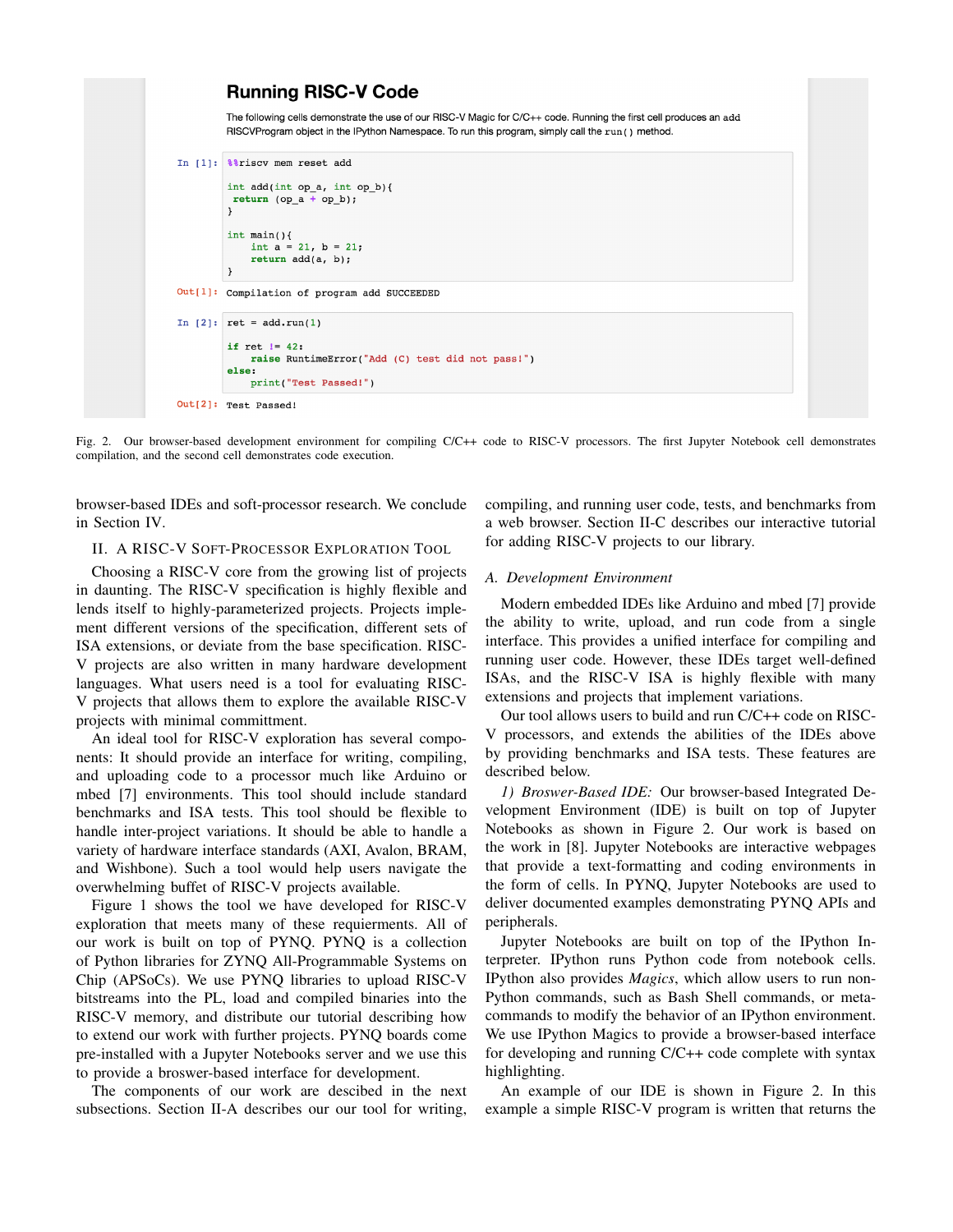sum of two numbers a and b. The %%riscvc command tells Jupyter to interpret this cell as an IPython Magic. The %%riscv command three arguments: The PYNQ MMIO obect representing the processor memory, the PYNQ GPIO object representing the reset pin, and the name variable to be created in the IPython namespace. If compilation succeeds, the program can be run in subsequent cells.

The %%riscvc command is implemented in two Python classes: RISCVMagics and RISCVProgram. The RISCVMagics class implements the IPython Magic command %%riscvc. When the command is typed, this class performs syntax highlighting on C/C++ code in the notebook cell. When the cell is executed this class reads the code and compiles it into a RISC-V binary. The class will print SUCCEEDED, or FAILED (and a compiler error message) depending on the compilation outcome. We also provide a %%riscvasm command for RISC-V assembly.

If the compile succeeds, the RISCVMagic class will insert a RISCVProgram object representing the compiled binary into to the local namespace. This is shown in Cell 2 of Figure 2. The RISCVProgram object represents a compiled instance of a RISCVMagic cell and can be used to, start, stop and run a compiled cell. When a RISCVProgram is run it is uploaded to the memory of the RISC-V processor and the RISC-V processor is released from reset.

# *B. Tests and Benchmarks*

Our IDE also provides an interface for running ISA tests and benchmarks from the standard RISC-V tests repository. These are useful for developers who wish to explore RISC-V projects and better understand the benefits and drawbacks of diverse RISC-V projects.

Our interface is built on top of the browser-based development environment from the previous section. Tests and benchmarks are imported like Python libraries and compiled prior to execution. Like the example in Figure 2, benchmarks and tests can be run from Jupyter Notebook cells. Unlike user program benchmarks and tests rely on standard RISC-V features. For example, benchmarks rely on the presence of cycle and instruction counters, and tests may notify the host using an *environment call* instruction. These features are not standard across projects.

To handle project variations we have modified the RISC-V tests repository to add an interface that allows users to override standard behavior. It is the responsibility of the developer to add their variants so that their processor can be used in our tool.

# *C. Tutorial*

Creating a RISC-V overlay can be a daunting process for a variety of reasons: the inaccessibility of HDLs, interface standards, and complexity of vendor tools. To address this problem we have created a tutorial for adding new RISC-V processors to our environment. Our tutorial is a set of interactive Jupyter Notebooks that teach the reader how to build a PYNQ Overlay with a RISC-V processor for our tool. Each notebook directs the user through a conceptual step, and concludes with notebook cells that verify the notebook has been completed successfully.

By the end of the tutorial readers should understand how a PYNQ Overlay is comprised of Vivado-generated .tcl and .bit files, user-generated Python classes, and packaging scripts. Readers will should also be able to trivially extend this tutorial to other soft-processor projects.

Our 5-notebook tutorial is organized as follows:

*1) Configuring the Development Environment:* The first notebook of the tutorial teaches the reader how to install dependencies both on a development machine and then on the PYNQ board. The user is directed through installing the Vivado tools, cloning the soft-processor git repository, installing a visual-difftool (such as Meld). On the PYNQ board the user is directed through installing packages from APT, and cloning the necessary RISC-V GNU Toolchain repository.

*2) Building a Bitstream:* The second notebook of the tutorial teaches a reader how to build an FPGA bitstream for ZYNQ using a RISC-V processor project. It is divided into three parts: *Packaging a RISC-V project as a Vivado IP*, *Creating a Block Diagram*, and *Building a Bitstream*.

The notebook begins with *Packaging a RISC-V project as a Vivado IP* teaching the reader how to package the PicoRV32 RISC-V Processor from [9] as a Vivado IP. We chose this processor because of its ease of use and flexibility. It is highly parameterized, and provides AXI, Wishbone, and BRAM interface standards, and integrates well with Vivado. This section demonstrates how to package two variants of the PicoRV32 processor: a variant with highly-flexible AXI interfaces, and a variant with low-latency BRAM interfaces.

*Creating a Block Diagram* describes how to build a Block Diagram for PYNQ inside of Vivado IP Integrator. The tutorial provides a "skeleton" .tcl file that opens a Vivado project, creates a bloak diagram, instantiates the correctly-configured ZYNQ Processing System (PS).

Next, the reader selects the PicoRV32 AXI or BRAM variant they want to target and corresponding instructions. The reader adds the processor variant, and all corresponding IP as shown in Figure 3.

- 1 ZYNQ ARM Processing System
- 1 RISC-V Soft-Processor
- 1 Soft-Processor Memory Interconnect
- 1 ARM PS AXI Interconnect
- 1 Soft-Processor Memory
- 2 Reset Controllers (Power-On-Reset, and Warm-Reset)

This section also describes how to connect the processor to the memory system. Our design targets an AXI interface for ease of use with Vivado but we also provide instructions for other memory interface standards.

In *Building a Bitstream*, the reader validates the design and exports the block diagram as a .tcl file, overwriting the skeleton .tcl file that was provided.. The reader is then asked to compile their RISC-V design using the .tcl file they have created.

*3) Compiling the RISC-V Toolchain:* The third notebook of this tutorial teaches the reader how to compile the RISC-V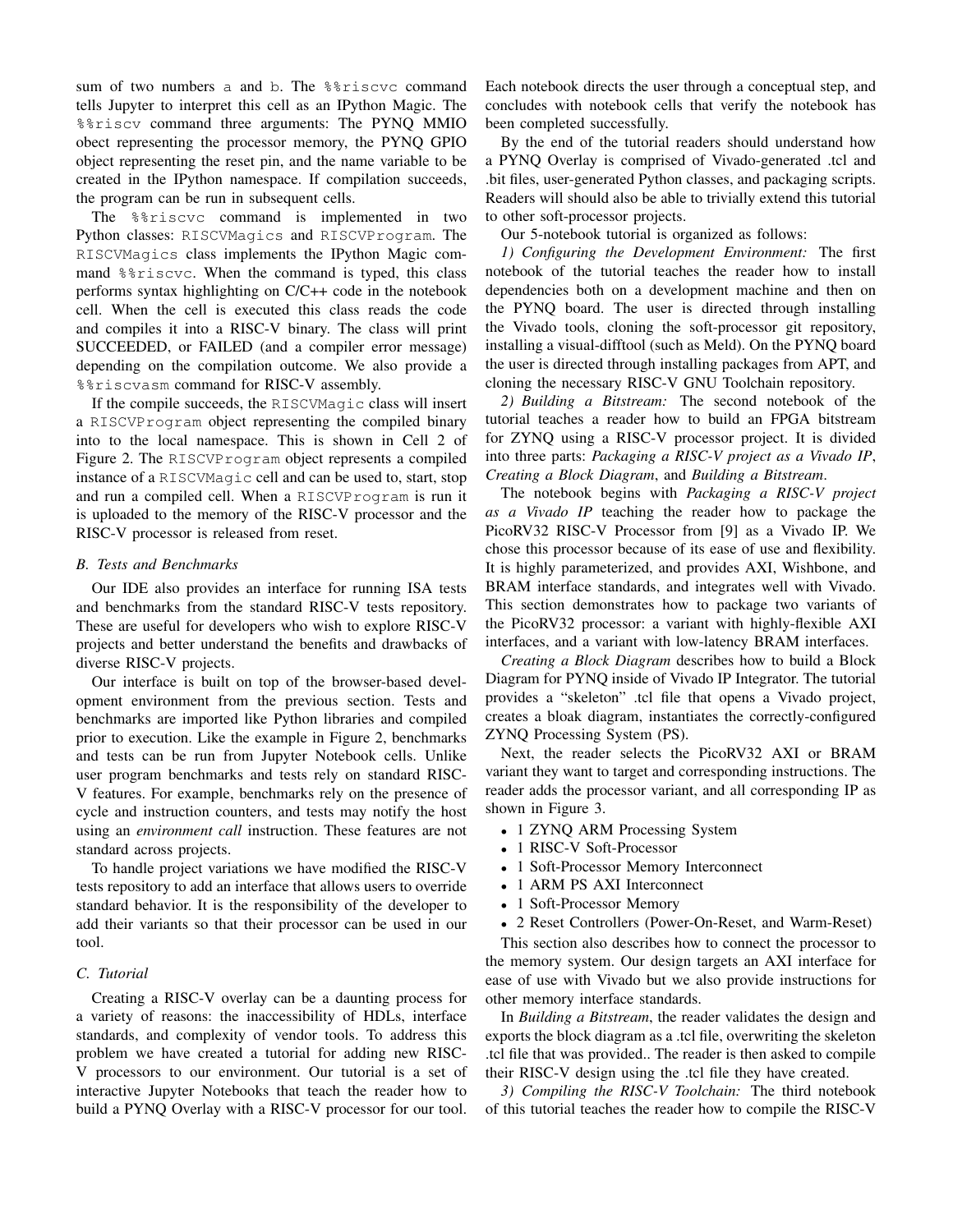

Fig. 3. The high-level system architecture expected by our tool and as described in Section II-A. Processors provide many interface standards and the connection to memory is abstracted by the Soft-Processor Memory Interconnect block.

GNU Toolchain. When the compilation is complete subsequent cells update the PATH environment variable on the reader's PYNQ board.

*4) Packaging a Bitstream into an Overlay:* The fourth notebook of the tutorial teaches the reader how to package the .tcl file, .bit file, and other newly-generated files into a PYNQ Overlay. The notebook is divided into four parts: *Writing an Overlay Class*, *Creating a Notebooks Directory*, and *Automating Installation / Installing*

*Writing an Overlay Class* demonstrates how to create a RISC-V overlay class, and declare it as part of a package. This requires creating two files: an \_init\_.py file that declares the directory as a Python package, and a riscv class that inherits from pynq.Overlay.

*Creating a Notebooks Directory* teaches the reader how to build a notebooks directory. The notebooks directory holds the .ipynb metadata files for Jupyter Notebooks, but in our tutorial it also holds the RISC-V compilation script: A Makefile for compilng RISC-V code, a reset.S assembly script for initializing the RISC-V processor at reset, a riscv.ld linker script describing the memory layout for the GNU linker tool.

The final section, *Automating Intallation / Installing*, walks the reader through the step-by-step process of creating a setup.py script that defines their PYNQ Overlay as a Python package that can be installed using Pip. This section starts by verifying the user work from the previous sections: The notebook verifies that the RISC-V compilation files function as expected. Second, the notebook notebook verifies that the Overlay can be imported as a Python package by overriding the Python Package search path. Finally, and finally the notebook runs Pip and verifies that the overlay is installed correctly post-installation.

*5) Writing and Compiling RISC-V Code:* The fifth and final tutorial of the notebook teaches the reader how to compile RISC-V code, run the resulting programs, and read results from the processor memory.

The notebook starts by demonstrating how to write programs in assembly or C/C++, compile, and then read the results back from memory. This process uses files uploaded manually to the notebook directory and compiled using the makefile from Section II-C4. RISC-V programs are uploaded and run using the PYNQ Overlay class from Section II-C4. Once a program is complete, the ARM processor can read the results from the RISC-V memory space.

Finally, the tutorial introduces the development environment described in Section II-A. Users are directed through installing the IDE package using Pip. These final cells verify that the user has completed the entire tutorial successfully.

## III. RELATED WORK

We survey related work in three fields: Broswer-based IDEs, computer architecture education, and soft-processor projects. We demonstrate that there is a gape in these fields that is filled by our work.

## *A. Broswer-Based IDEs*

Browser-based simulation and development environments have seen adoption in recent years. The most familiar example is the mbed platform [7], though academic examples have been created as well [10]. [11] creates a browser-based simulation environment for MIPS. These environments allow users to build, debug, and upload code from their browsers. Browser– based IDEs minimize the installation process and reduce the time to running code.

Our work is derived from PYNQ's IPython-Microblaze feature [8], which allows users to program PYNQ Microblazes using Jupyter Notebooks. This feature allows users to write C/C++ functions and call them directly from Python. Unlike IPython-Microblaze we do not provide Python integration in order to expose the complete RISC-V toolchain.

As a browser-based IDE, our tool has many of the same features. Unlike the examples above, we provide documentation for adding new processors to our tool so that it can grow and expand with the RISC-V community.

#### *B. Computer Architecture Education*

The MIPS32 ISA is pervasive in computer architecture curricula. Recently there has been a movement to [12] the RISC-V ISA with the publication of the well-known Patterson and Hennessy book [6] for RISC-V.